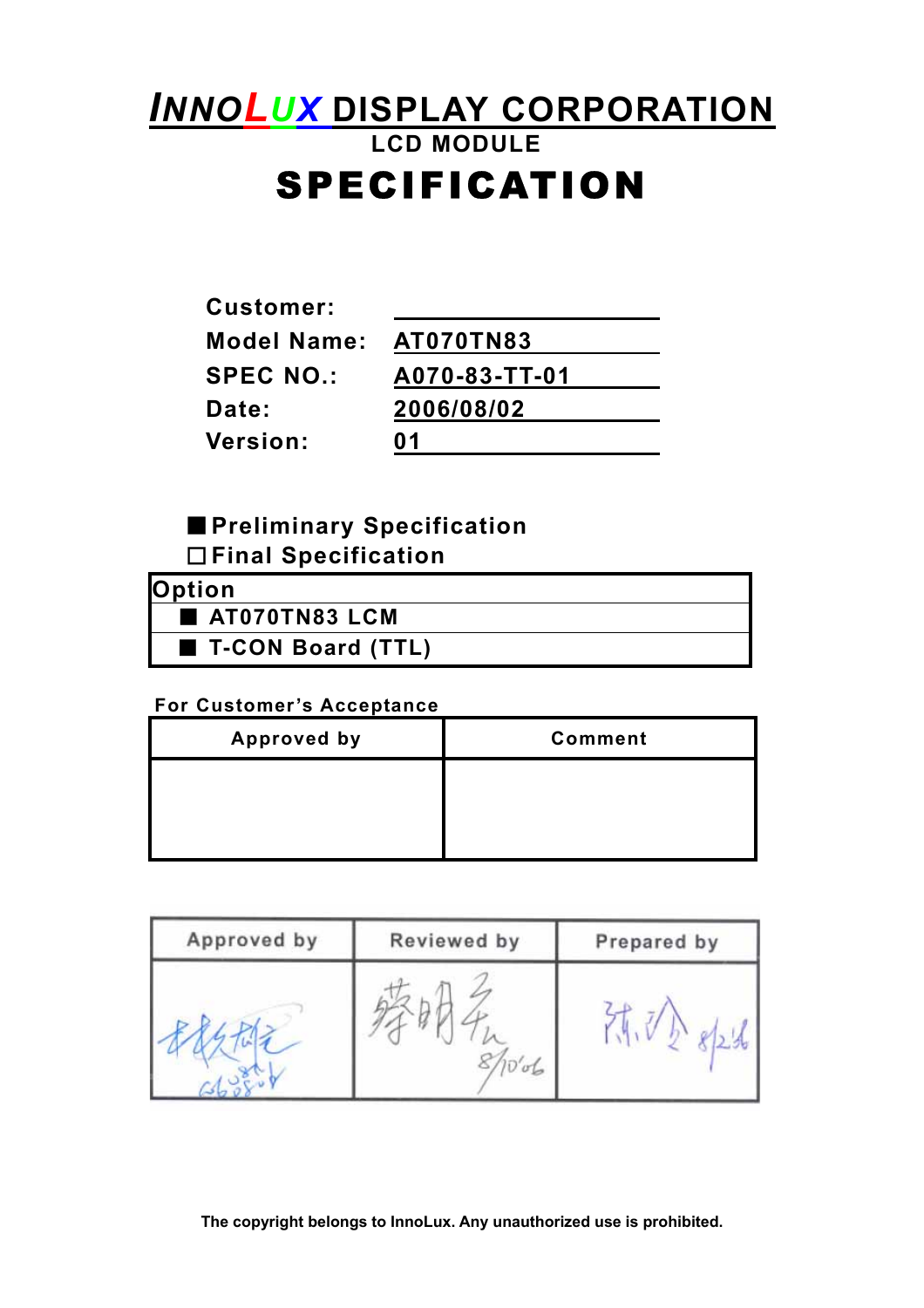# **INNOLUX**

InnoLux copyright 2004 All rights reserved, Copying forbidden.

## Record of Revision

| Version        | <b>Revise Date</b> | Page | Content          |
|----------------|--------------------|------|------------------|
| $\overline{1}$ | 2006/08/02         |      | Initial release. |
|                |                    |      |                  |
|                |                    |      |                  |
|                |                    |      |                  |
|                |                    |      |                  |
|                |                    |      |                  |
|                |                    |      |                  |
|                |                    |      |                  |
|                |                    |      |                  |
|                |                    |      |                  |
|                |                    |      |                  |
|                |                    |      |                  |
|                |                    |      |                  |
|                |                    |      |                  |
|                |                    |      |                  |
|                |                    |      |                  |
|                |                    |      |                  |
|                |                    |      |                  |
|                |                    |      |                  |
|                |                    |      |                  |
|                |                    |      |                  |
|                |                    |      |                  |
|                |                    |      |                  |
|                |                    |      |                  |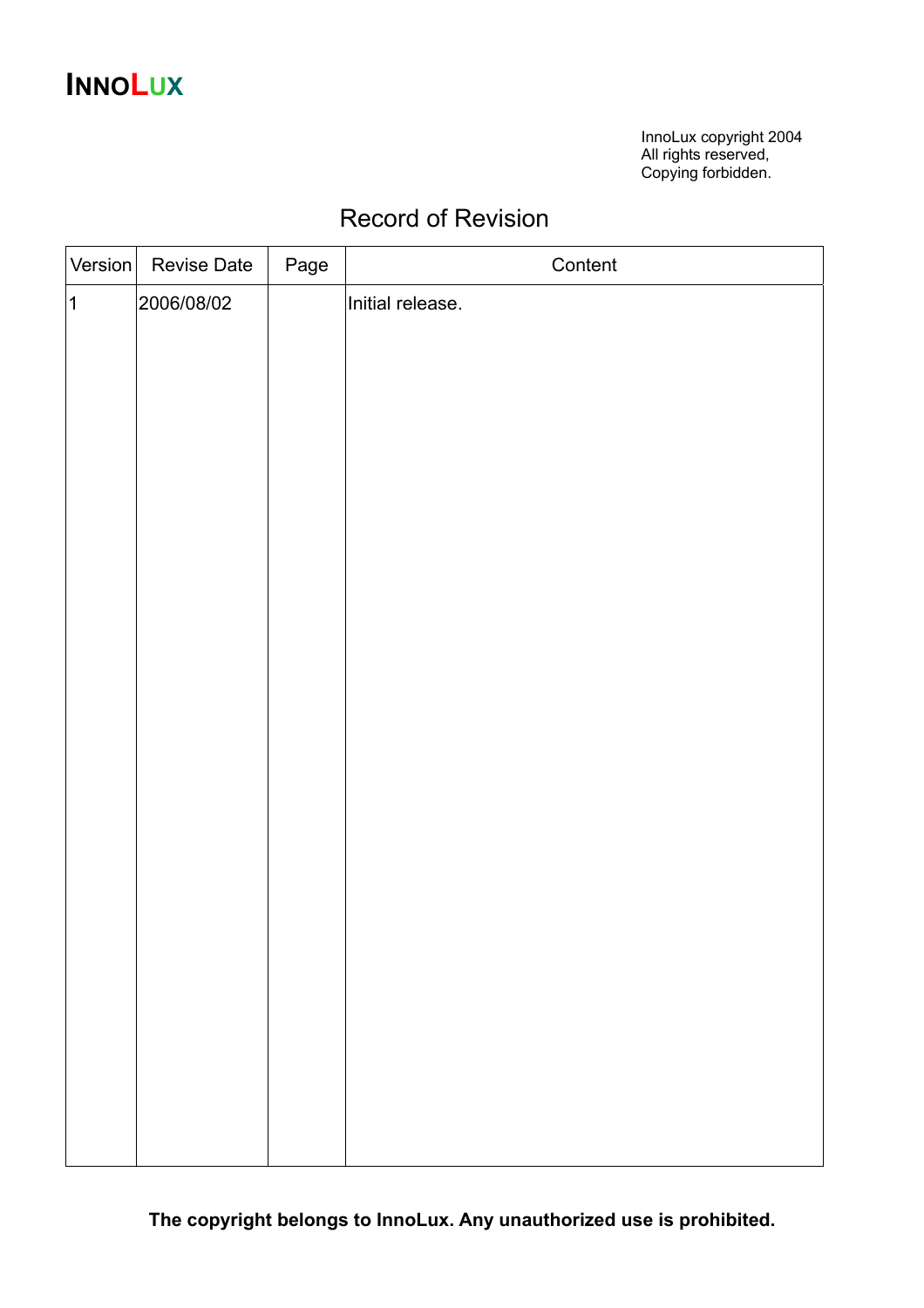# **INNOLUX**

## **Contents**

| 4.             |  |
|----------------|--|
| 5.             |  |
|                |  |
|                |  |
|                |  |
|                |  |
|                |  |
|                |  |
| 7 <sub>1</sub> |  |
|                |  |
|                |  |
|                |  |
|                |  |
|                |  |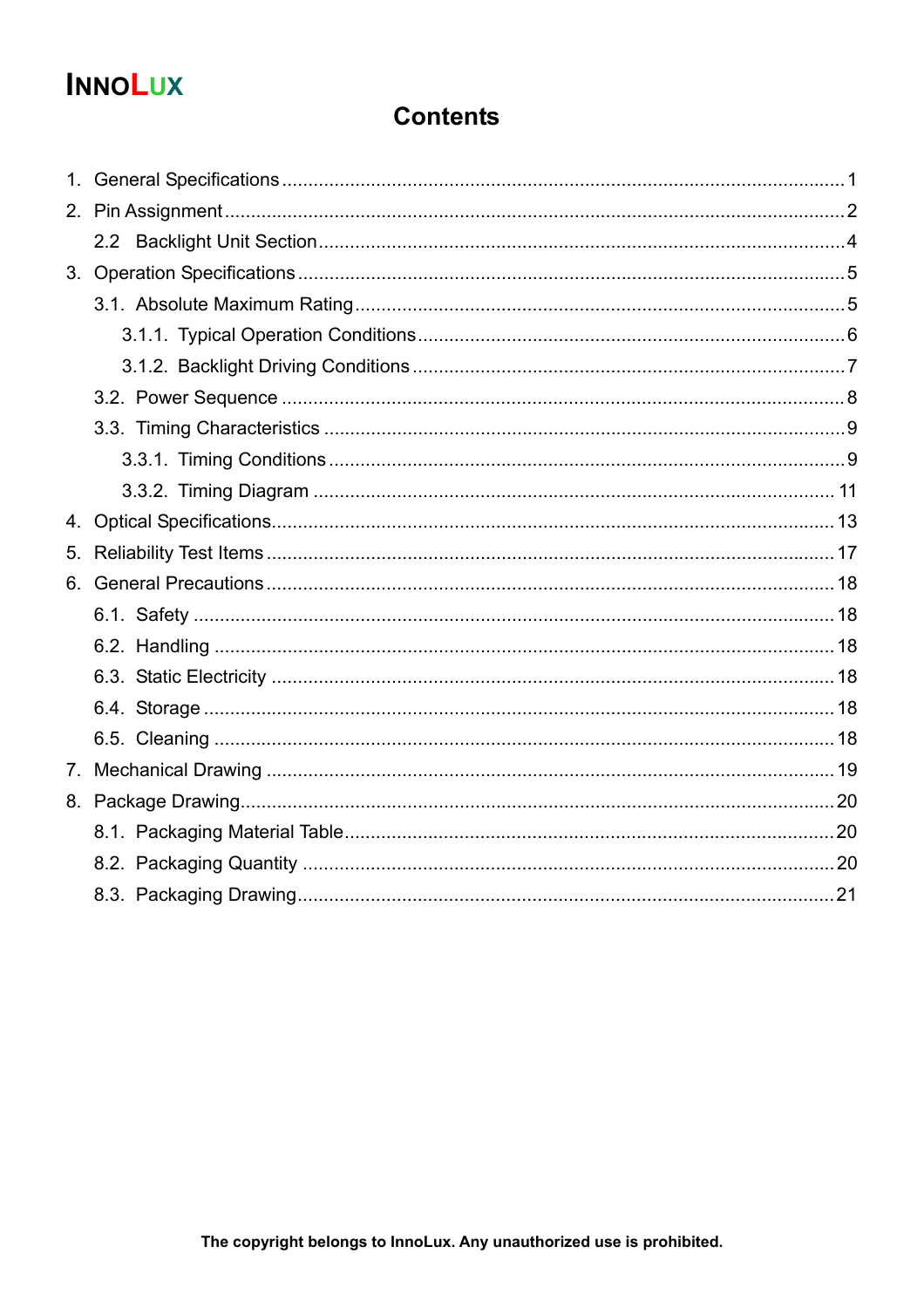# **1. General Specifications**

| No.            | <b>Item</b>                 | <b>Specification</b>         | <b>Remark</b> |
|----------------|-----------------------------|------------------------------|---------------|
| 1              | <b>LCD</b> size             | 7.0 inch(Diagonal)           |               |
| $\overline{2}$ | Driver element              | a-Si TFT active matrix       |               |
| 3              | <b>Resolution</b>           | 800X3(RGB)X480               |               |
| 4              | Display mode                | Normally white, Transmissive |               |
| 5              | Dot pitch                   | 0.0635(W)X0.1905(H) mm       |               |
| 6              | Active area                 | 152.4 (W)X91.44 (H) mm       |               |
| $\overline{7}$ | Module size                 | 165(W)X104(H)X5.5(D) mm      | Note 1        |
| 8              | Surface treatment           | Anti-Glare                   |               |
| 9              | Color arrangement           | RGB-stripe                   |               |
| 10             | Interface                   | Digital(TTL)                 |               |
| 11             | Backlight power consumption | <b>TBD</b>                   |               |
| 12             | Panel power consumption     | <b>TBD</b>                   |               |
| 13             | Weight                      | <b>TBD</b>                   |               |

Note 1: Refer to Mechanical Drawing.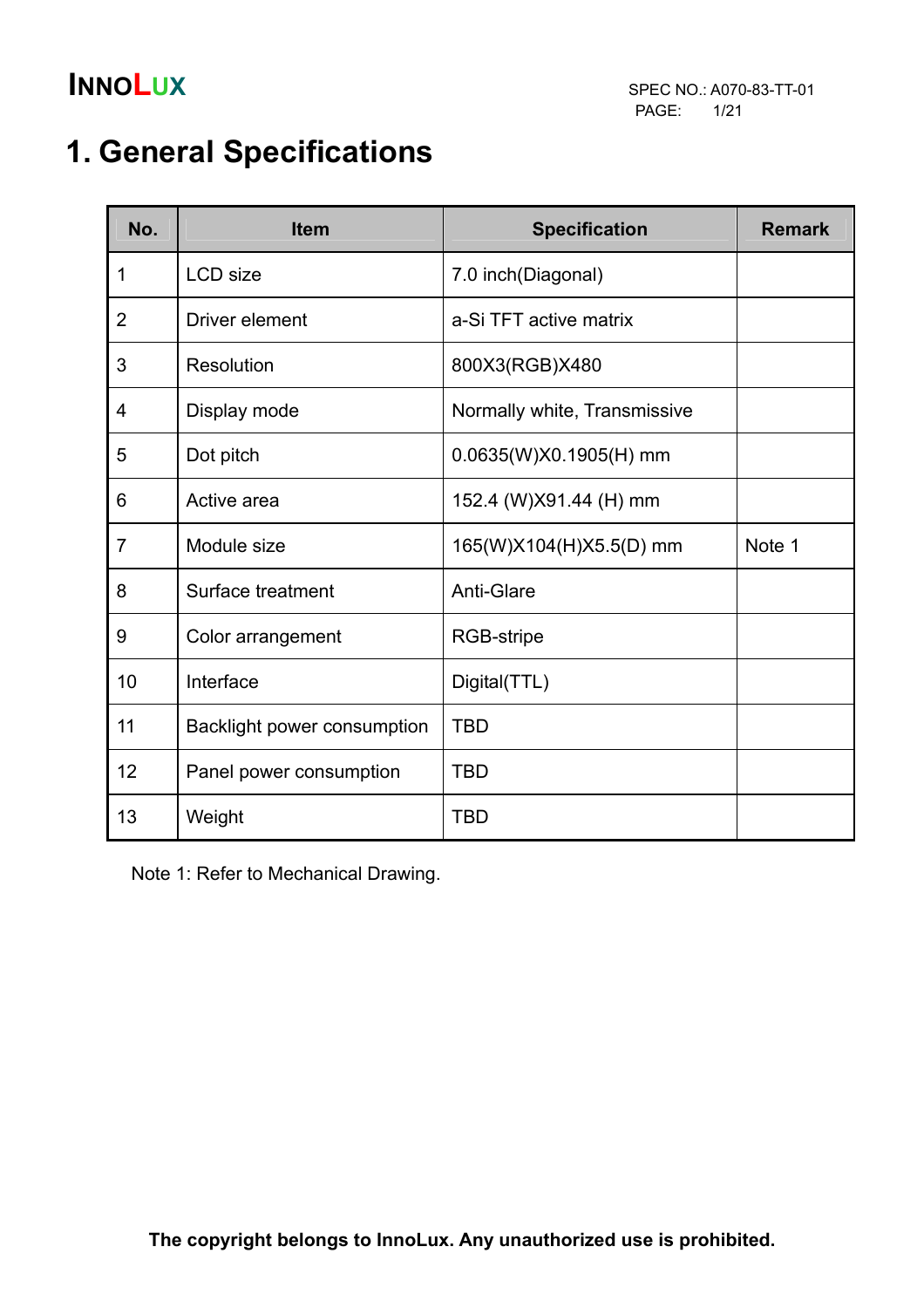# **2. Pin Assignment**

## **2.1 LCD Panel Driving Section**

| Pin<br>No.     | <b>Symbol</b>  | $II$                     | <b>Function</b>                  | <b>Remark</b> |
|----------------|----------------|--------------------------|----------------------------------|---------------|
| 1              | <b>GND</b>     | P                        | Power ground                     |               |
| $\overline{2}$ | <b>GND</b>     | P                        | Power ground                     |               |
| 3              | <b>NC</b>      | $\blacksquare$           | No Connection                    |               |
| 4              | <b>VCC</b>     |                          | Power supply for digital circuit |               |
| 5              | <b>VCC</b>     | T                        | Power supply for digital circuit |               |
| 6              | <b>VCC</b>     | I                        | Power supply for digital circuit |               |
| 7              | <b>VCC</b>     |                          | Power supply for digital circuit |               |
| 8              | <b>NC</b>      | $\overline{\phantom{a}}$ | No Connection                    |               |
| 9              | DE             | I                        | Data enable                      |               |
| 10             | <b>GND</b>     | P                        | Power ground                     |               |
| 11             | <b>GND</b>     | P                        | Power ground                     |               |
| 12             | <b>GND</b>     | P                        | Power ground                     |               |
| 13             | <b>B5</b>      | I                        | Blue data input (MSB)            |               |
| 14             | <b>B4</b>      | I                        | Blue data input                  |               |
| 15             | B <sub>3</sub> |                          | Blue data input                  |               |
| 16             | <b>GND</b>     | P                        | Power ground                     |               |
| 17             | <b>B2</b>      | I                        | Blue data input                  |               |
| 18             | <b>B1</b>      | I                        | Blue data input                  |               |
| 19             | B <sub>0</sub> | I                        | Blue data input(LSB)             |               |
| 20             | <b>GND</b>     | $\mathsf{P}$             | Power ground                     |               |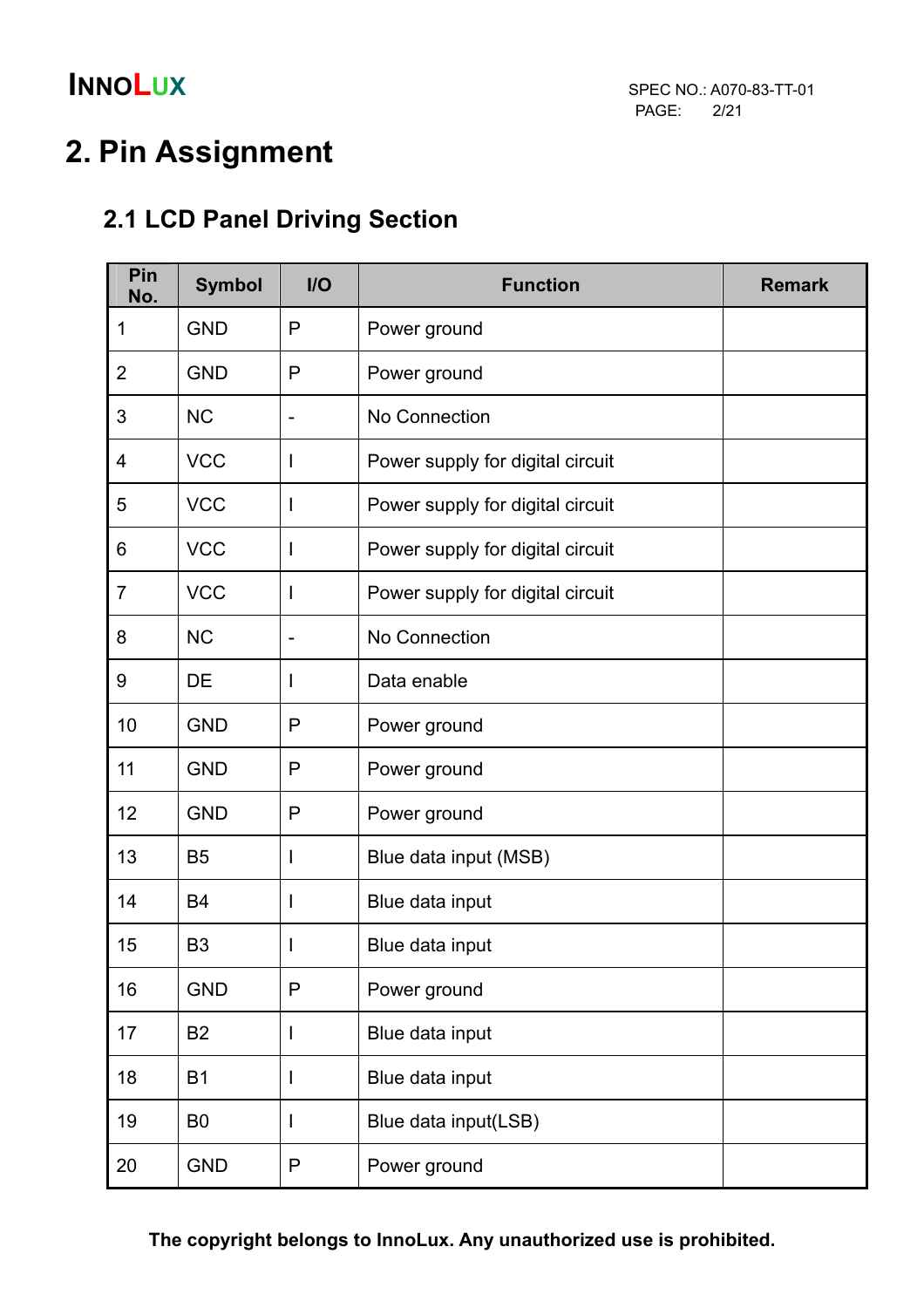| PAGE: | 3/21 |
|-------|------|
|       |      |

| 21 | G <sub>5</sub> |              | Green data input(MSB) |  |
|----|----------------|--------------|-----------------------|--|
| 22 | G4             |              | Green data input      |  |
| 23 | G <sub>3</sub> |              | Green data input      |  |
| 24 | <b>GND</b>     | P            | Power ground          |  |
| 25 | G <sub>2</sub> |              | Green data input      |  |
| 26 | G <sub>1</sub> | I            | Green data input      |  |
| 27 | G <sub>0</sub> |              | Green data input(LSB) |  |
| 28 | <b>GND</b>     | P            | Power ground          |  |
| 29 | R <sub>5</sub> | I            | Red data input(MSB)   |  |
| 30 | R <sub>4</sub> |              | Red data input        |  |
| 31 | R <sub>3</sub> | I            | Red data input        |  |
| 32 | <b>GND</b>     | P            | Power ground          |  |
| 33 | R <sub>2</sub> |              | Red data input        |  |
| 34 | R <sub>1</sub> | I            | Red data input        |  |
| 35 | R <sub>0</sub> | I            | Red data input(LSB)   |  |
| 36 | <b>GND</b>     | P            | Power ground          |  |
| 37 | <b>GND</b>     | $\mathsf{P}$ | Power ground          |  |
| 38 | <b>DCLK</b>    | I            | Sample clock          |  |
| 39 | <b>GND</b>     | $\mathsf{P}$ | Power ground          |  |
| 40 | <b>GND</b>     | $\mathsf{P}$ | Power ground          |  |

I: input, O: output, P: Power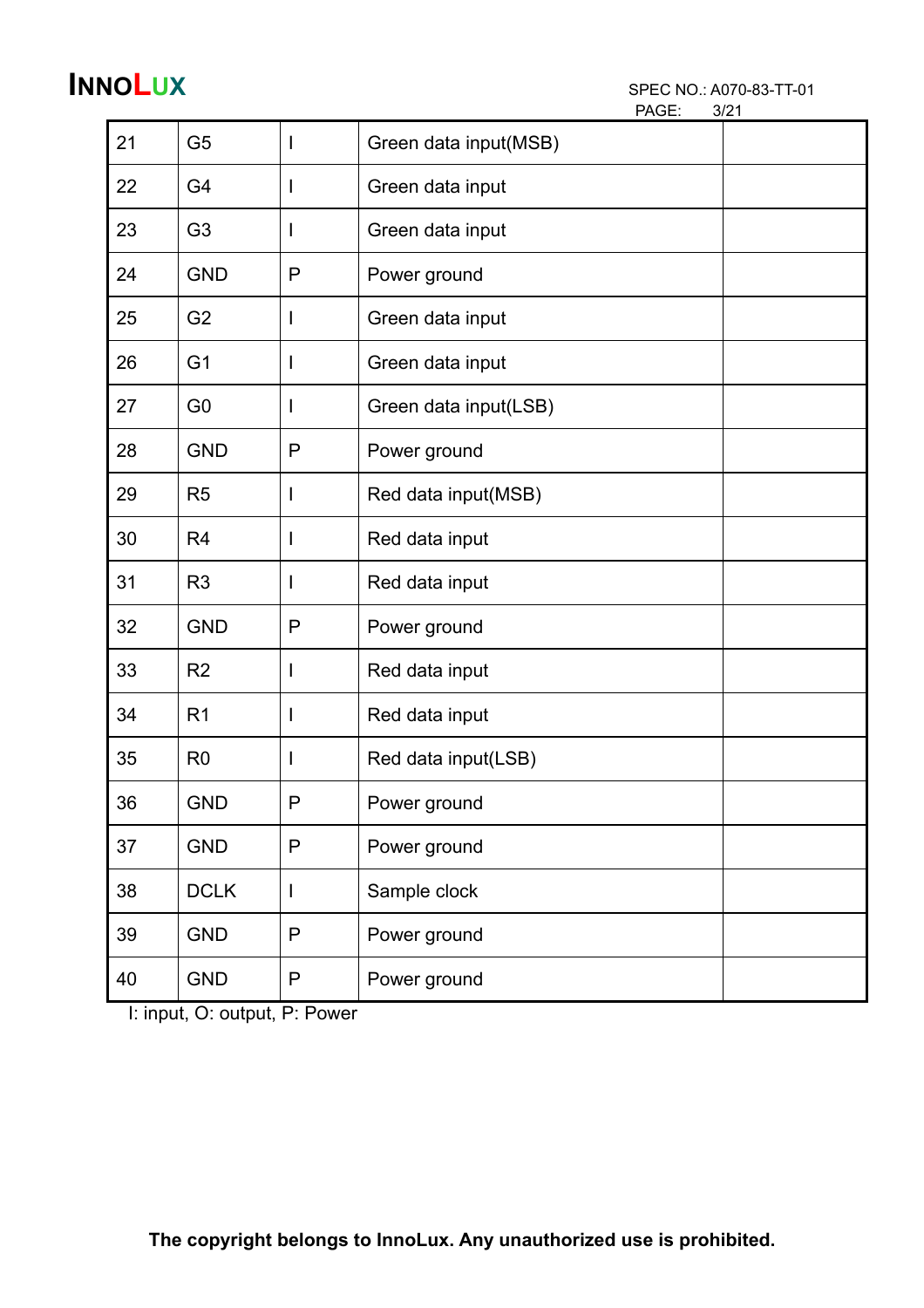

## **2.2 Backlight Unit Section**

| Pin No. | <b>Symbol</b> | $II$ | <b>Function</b>                                 | <b>Remark</b> |
|---------|---------------|------|-------------------------------------------------|---------------|
|         | HI            | P    | Power supply for backlight unit(High   voltage) | Pink          |
|         | GND           | P    | Ground for backlight unit                       | White         |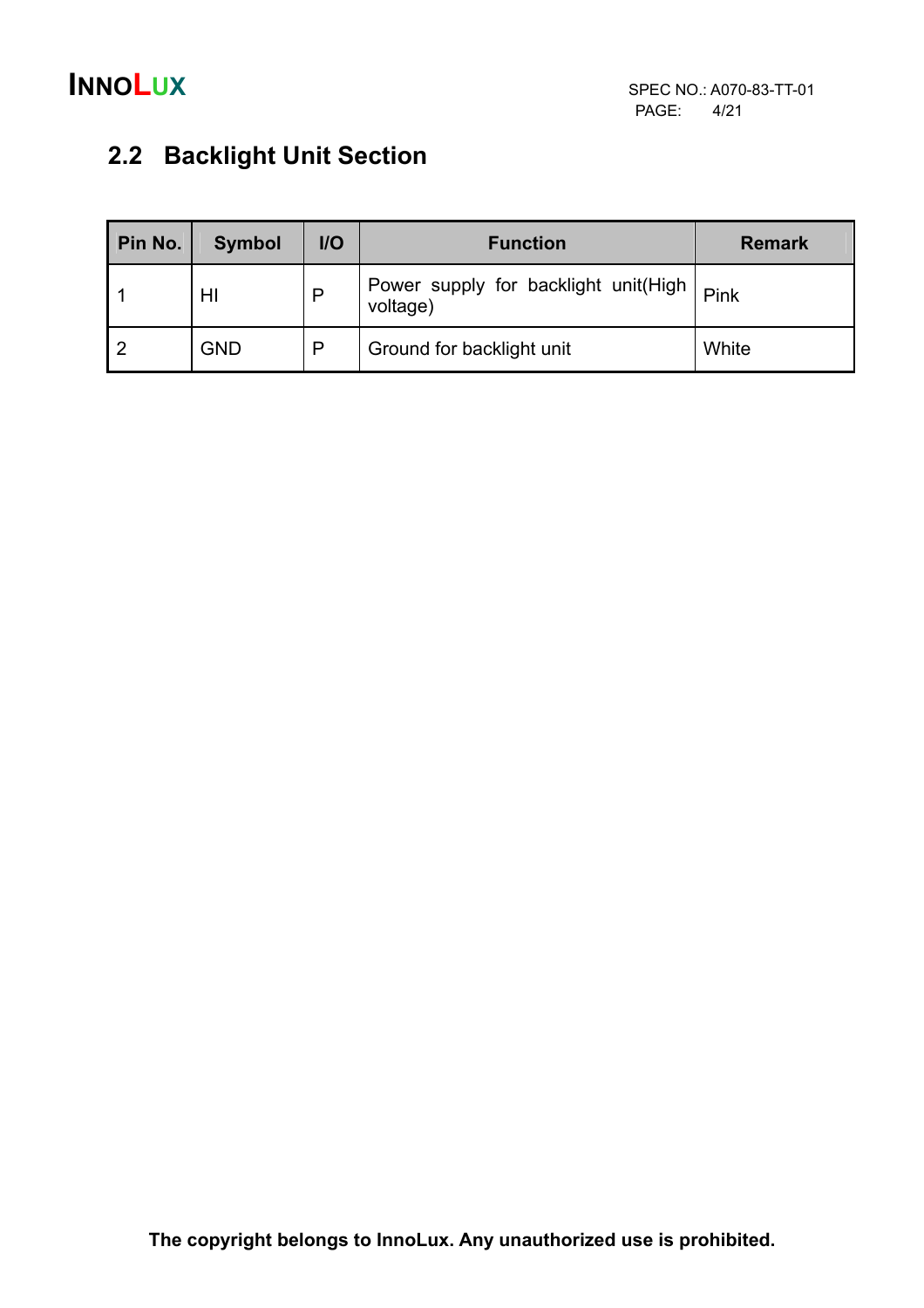# **3. Operation Specifications**

## **3.1. Absolute Maximum Rating**

|                              |                   | <b>Values</b> | $UIV-PIVSS=UV$ , $NUE Z$<br><b>Unit</b> |             |               |
|------------------------------|-------------------|---------------|-----------------------------------------|-------------|---------------|
| <b>Item</b>                  | <b>Symbol</b>     | Min.          | Max.                                    |             | <b>Remark</b> |
| Power voltage                | $V_{\rm CC}$      | $-0.3$        | 6.0                                     | V           |               |
| Input signal voltage         | Vi                | $-0.3$        | 6.3                                     | V           | Note 1        |
| <b>Operation Temperature</b> | $T_{OP}$          | $(-20)$       | (70)                                    | $^{\circ}C$ |               |
| Storage Temperature          | $T_{\textrm{ST}}$ | (-30)         | (80)                                    | $^{\circ}C$ |               |

 $(CND=N/5N)$ 

Note 1: DCLK, DE, R0~ R5, G0~ G5, B0~ B5.

Note 2: The absolute maximum rating values of this product are not allowed to be exceeded at any times. Should a module be used with any of the absolute maximum ratings exceeded, the characteristics of the module may not be recovered, or in an extreme case, the module may be permanently destroyed.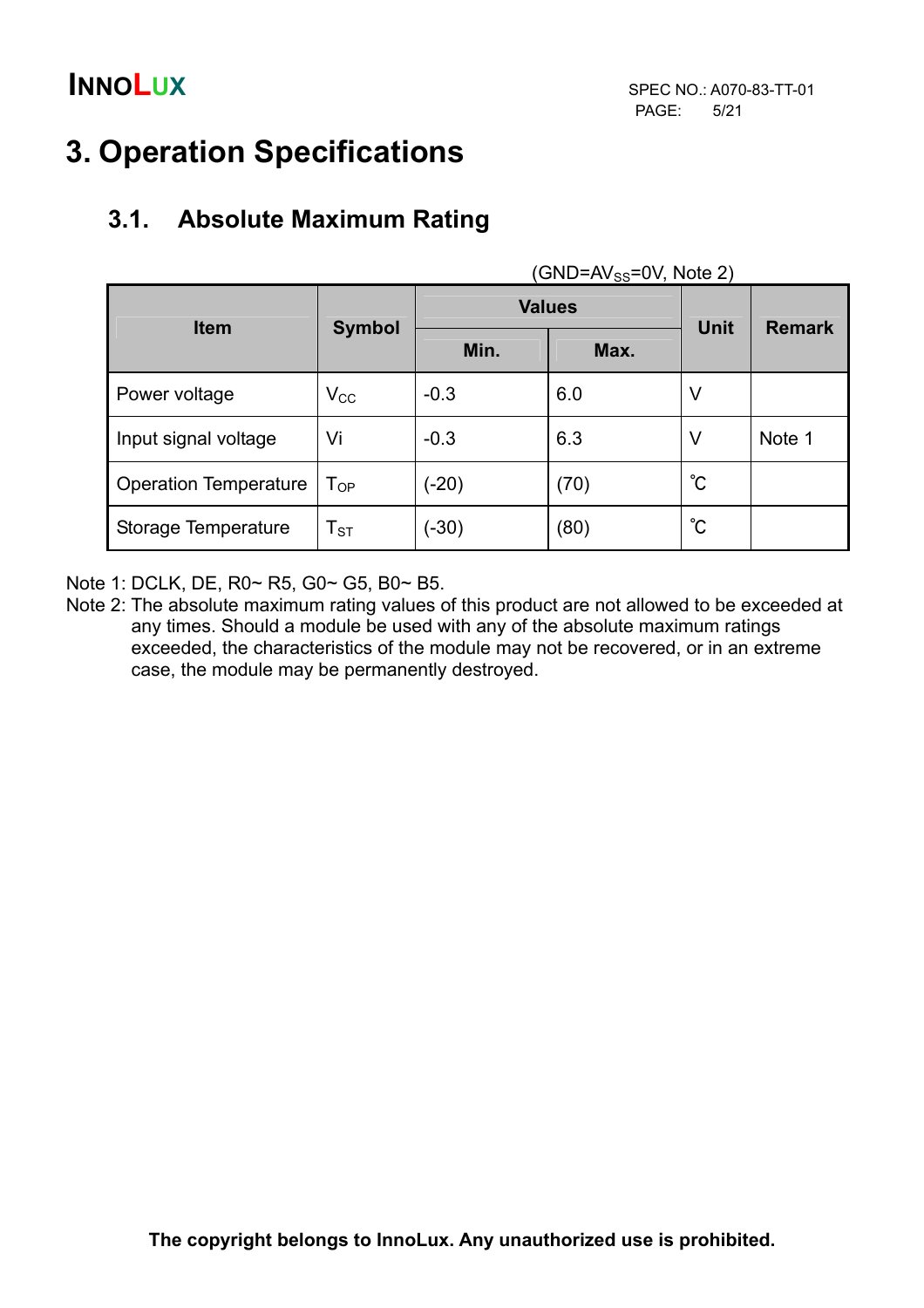| (GND=AV <sub>SS</sub> =0V) |                            |             |      |                          |                |               |  |  |
|----------------------------|----------------------------|-------------|------|--------------------------|----------------|---------------|--|--|
| <b>Item</b>                | <b>Values</b>              |             |      |                          |                |               |  |  |
|                            | <b>Symbol</b>              | Min.        | Typ. | Max.                     | <b>Unit</b>    | <b>Remark</b> |  |  |
| Power voltage              | $V_{CC}$                   | 3.0         | 3.3  | 3.6                      | V              | Note 1        |  |  |
| <b>Current Consumption</b> | <b>Icc</b>                 | -           | TBD  | $\overline{\phantom{a}}$ | m <sub>A</sub> |               |  |  |
| Input logic high voltage   | V <sub>IH</sub>            | $0.7V_{CC}$ |      | $V_{CC}$                 | V              | Note 2        |  |  |
| Input logic low voltage    | $\mathsf{V}_{\mathsf{IL}}$ | 0           |      | $0.3V_{CC}$              | V              |               |  |  |

### **3.1.1. Typical Operation Conditions**

Note 1:  $V_{CC}$  setting should match the signals output voltage (refer to Note 2) of customer's system board .

Note 2: DCLK,DE,R0~ R5,,G0~ G5,B0~ B5.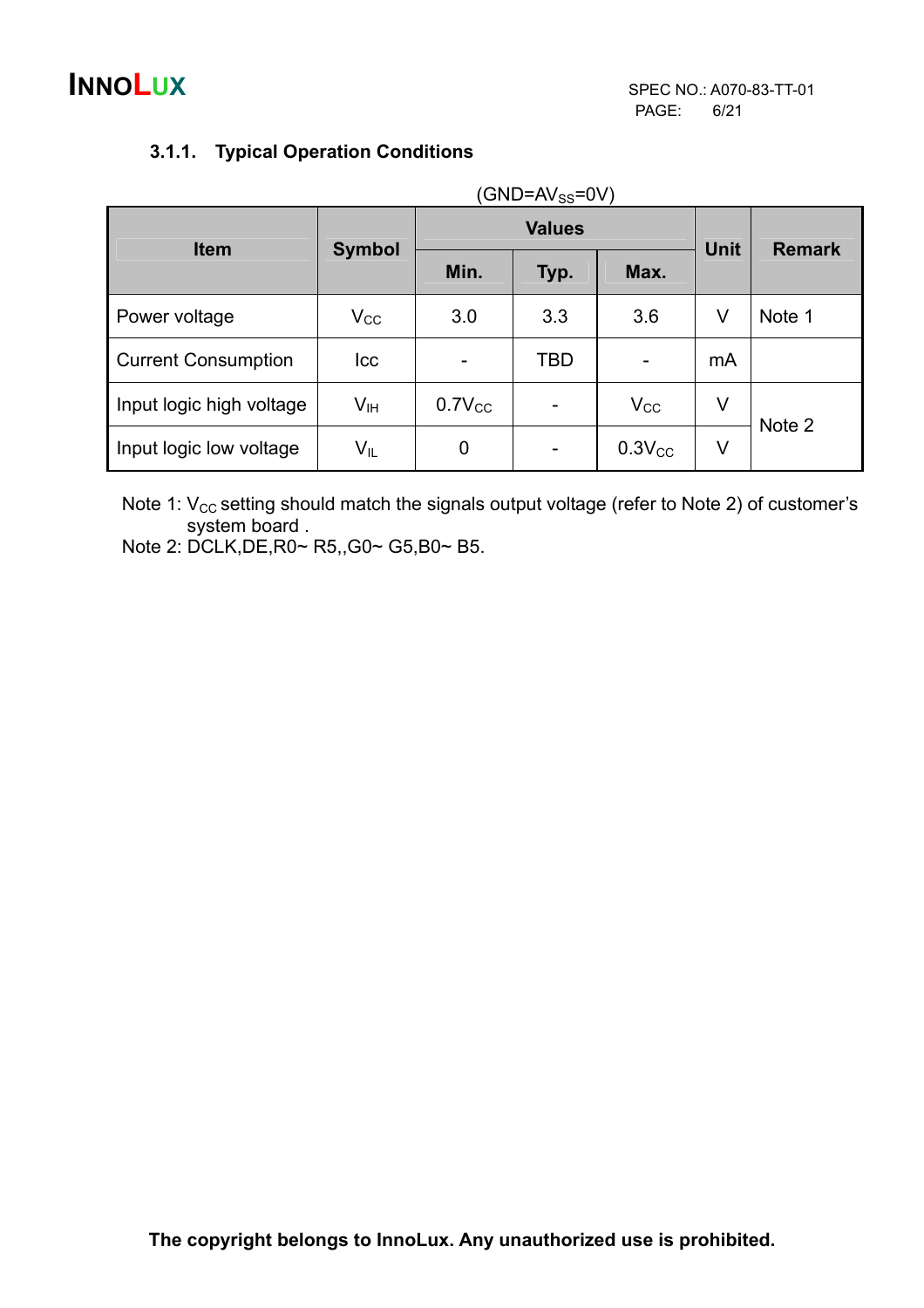### **3.1.2. Backlight Driving Conditions**

| <b>Item</b>          |       | <b>Values</b><br><b>Symbol</b> |      |      | <b>Unit</b> | <b>Remark</b> |  |
|----------------------|-------|--------------------------------|------|------|-------------|---------------|--|
|                      |       | Min.                           | Typ. | Max. |             |               |  |
| LED voltage          | $V_L$ | $\overline{\phantom{a}}$       | 9.6  | 12   | V           | Note 2        |  |
| <b>LED</b> current   | ΙL    | $\overline{\phantom{a}}$       | 20   | -    | mA          | Note 2        |  |
| <b>LED</b> life time | ٠     | 20,000                         | ۰    | -    | Hr          | Note 1        |  |

Note 1: The "LED life time" is defined as the module brightness decrease to 50% original brightness that the ambient temperature is  $25^{\circ}C$  and  $I_L = 20mA$ .

Note 2: The LED driving condition is defined for each LED module.( 3 LED Serial)

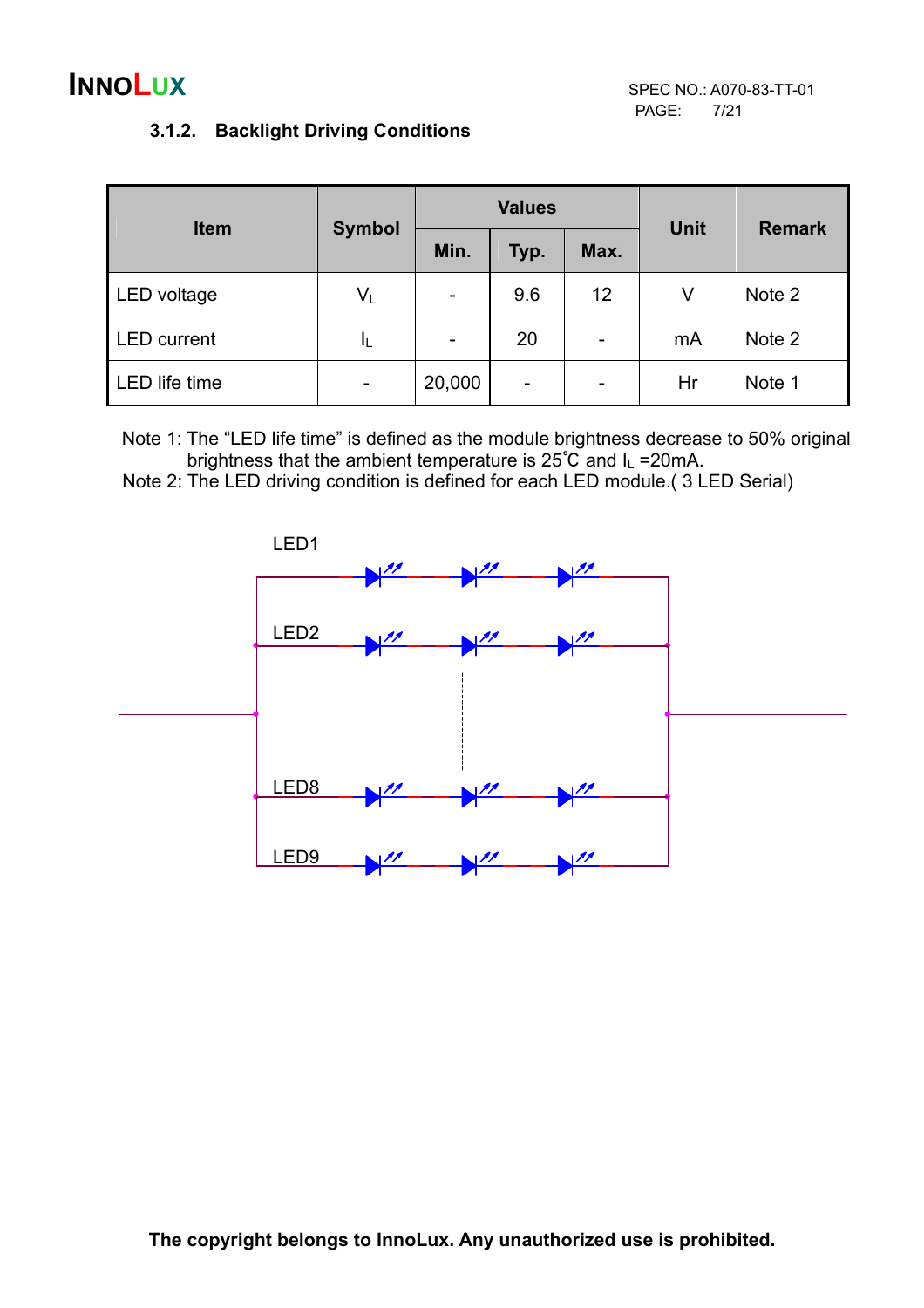PAGE: 8/21

## **3.2. Power Sequence**

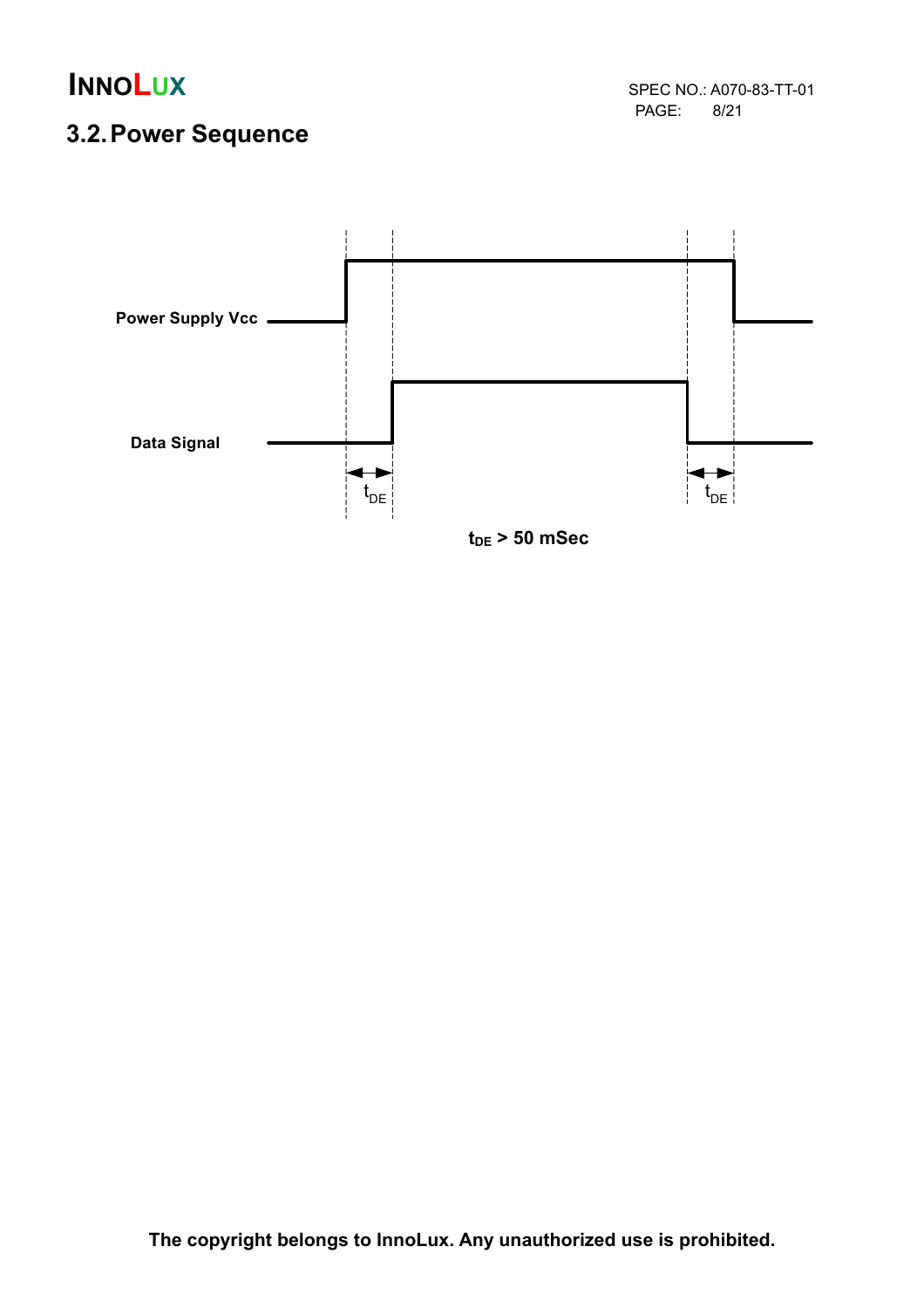## **3.3. Timing Characteristics**

### **3.3.1. Timing Conditions**

#### **SYNC mode Input signal characteristics ( 800 x 480 )**

|                                 |                  |                                           | <b>Values</b>                              |                          |                 |               |
|---------------------------------|------------------|-------------------------------------------|--------------------------------------------|--------------------------|-----------------|---------------|
| <b>Item</b>                     | <b>Symbol</b>    | Min.                                      | Typ.                                       | Max.                     | <b>Unit</b>     | <b>Remark</b> |
| <b>Clock Period</b>             | tclk             | 20.0                                      | 30.0                                       | -                        | ns              |               |
| <b>Clock Frequency</b>          | fclk             | $\qquad \qquad \blacksquare$              | 33.3                                       | 50                       | <b>MHz</b>      |               |
| <b>Clock Low Level Width</b>    | twcL             | 8                                         |                                            |                          |                 |               |
| <b>Clock High Level Width</b>   | twch             | 8                                         |                                            | -                        | ns              |               |
| <b>Clock Rise/Fall Time</b>     | tCLKr, tCLKf     | $\qquad \qquad \blacksquare$              |                                            | 3                        |                 |               |
| <b>HSYNC Period</b>             | t <sub>HP</sub>  |                                           | 928                                        | $\overline{\phantom{a}}$ | tcrk            |               |
| <b>HSYNC Pulse Width</b>        | thw              |                                           | 48                                         | -                        | tclk            |               |
| <b>HSYNC Back Porch</b>         | t <sub>HBP</sub> |                                           | 40                                         |                          | tclk            |               |
| <b>HSYNC Width + Back Porch</b> | $thw + tHBP$     |                                           | 88                                         |                          | tclk            |               |
| Horizontal valid data width     | thy              |                                           | 800                                        |                          | tclk            |               |
| <b>HSYNC Front Porch</b>        | tHFP             |                                           | $t_{HP}$ - $t_{HW}$ - $t_{HBP}$ - $t_{HV}$ |                          | tclk            |               |
| <b>Horizontal Blank</b>         | thBK             |                                           | $t_{HP}$ - $t_{HV}$                        |                          | tclk            |               |
| <b>VSYNC Period</b>             | tv <sub>P</sub>  |                                           | 525                                        |                          | t <sub>HP</sub> |               |
| <b>VSYNC Pulse Width</b>        | tvw              |                                           | 3                                          |                          | t <sub>HP</sub> |               |
| <b>VSYNC Back Porch</b>         | tvBP             |                                           | 29                                         |                          | t <sub>HP</sub> |               |
| Vertical valid data width       | tw               |                                           | 480                                        |                          | $t_{HP}$        |               |
| <b>Vertical Front Porch</b>     | tvFP             | $t_{VP}$ - $t_{VW}$ - $t_{VBP}$ - $t_{w}$ |                                            | t <sub>HP</sub>          |                 |               |
| <b>Vertical Blank</b>           | tv <sub>BK</sub> | $t_{VP}$ - $t_{w}$                        |                                            | t <sub>HP</sub>          |                 |               |
| Data Setup Time                 | tos              | 5                                         |                                            | ns                       |                 |               |
| Data Hold Time                  | t <sub>DH</sub>  | 10                                        |                                            | -                        | ns              |               |

**The copyright belongs to InnoLux. Any unauthorized use is prohibited.**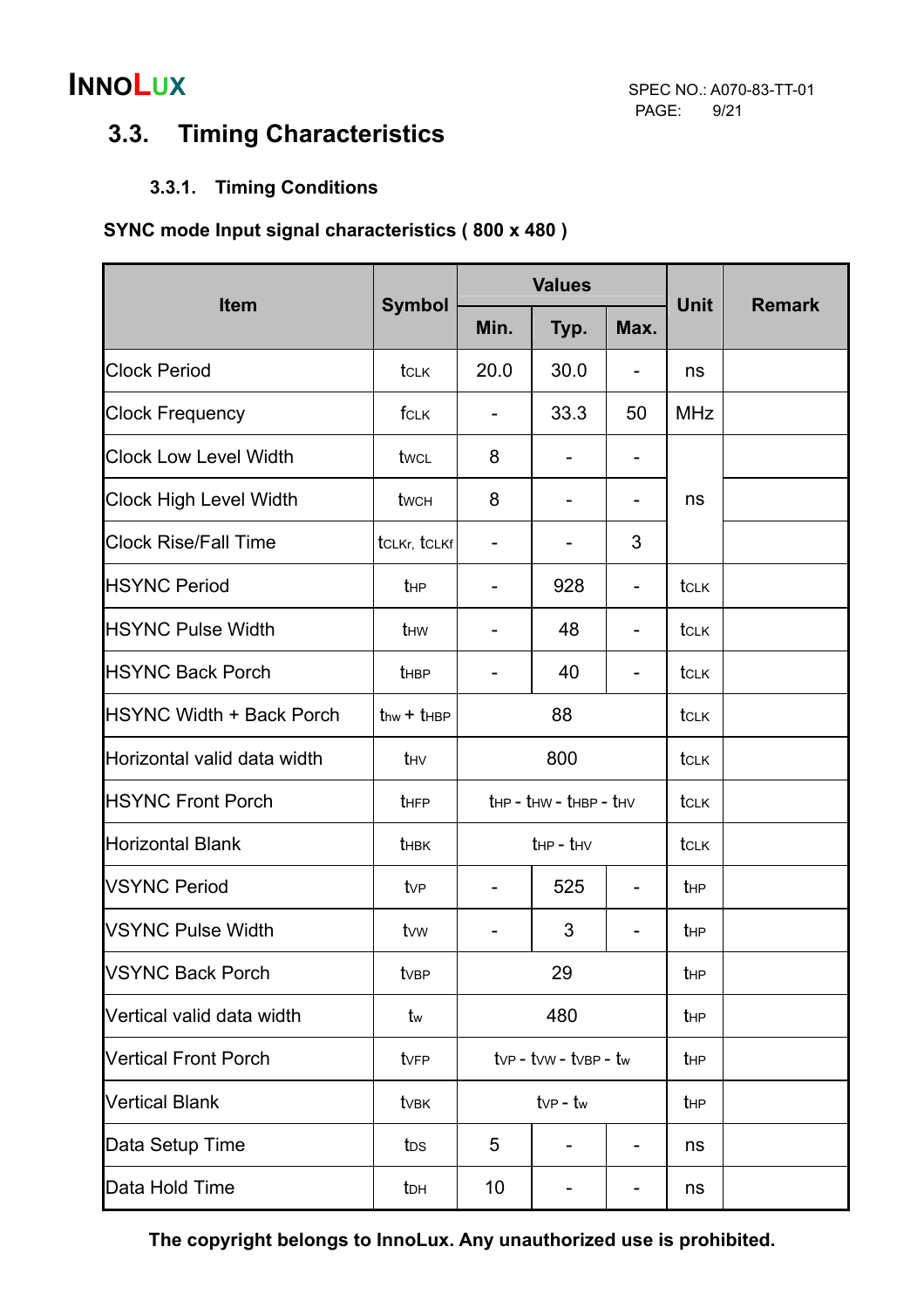### **DE mode Input signal characteristics ( 800 x 480 )**

| Item        |                          | <b>Symbol</b>        |                     | <b>Values</b>      | <b>Unit</b>              |                          |                    |
|-------------|--------------------------|----------------------|---------------------|--------------------|--------------------------|--------------------------|--------------------|
|             |                          |                      | Min.                | Typ.               | Max.                     |                          | <b>Remark</b>      |
|             | Period                   | tclk                 | 20.0                | 30.0               | $\overline{\phantom{a}}$ | ns                       |                    |
|             | Frequency                | fclk                 | -                   | 33.3               | 50                       | <b>MHz</b>               |                    |
| <b>DCLK</b> | Low Level Width          | twcL                 | 6                   | -                  | -                        |                          |                    |
|             | <b>High Level Width</b>  | twch                 | 6                   |                    |                          | ns                       |                    |
|             | <b>Rise/Fall Time</b>    | tCLKr, tCLKf         | -                   |                    | 3                        |                          |                    |
|             | Duty                     |                      | 0.45                | 0.50               | 0.55                     | $\overline{\phantom{0}}$ | <b>tCLKL/ tCLK</b> |
|             | Setup Time               | t <sub>DES</sub>     | 5                   | -                  | $\overline{\phantom{a}}$ |                          |                    |
|             | <b>Hold Time</b>         | tDEH                 | 10                  |                    |                          | ns                       |                    |
|             | <b>Rise/Fall Time</b>    | tDEr, tDEf           | ۰                   |                    | 16                       |                          |                    |
|             | <b>Horizontal Period</b> | t <sub>HP</sub>      | 928<br>-            |                    | -                        |                          |                    |
| <b>DE</b>   | <b>Horizontal Valid</b>  | thy                  | 800                 |                    |                          | tclk                     |                    |
|             | <b>Horizontal Blank</b>  | thBK                 | $t_{HP}$ - $t_{HV}$ |                    |                          |                          |                    |
|             | <b>Vertical Period</b>   | tv <sub>P</sub>      | -                   | 525<br>-           |                          |                          |                    |
|             | <b>Vertical Valid</b>    | tw                   |                     | 480                |                          | $t_{HP}$                 |                    |
|             | <b>Vertical Blank</b>    | tvBK                 |                     | $t_{VP}$ - $t_{w}$ |                          |                          |                    |
|             | <b>Setup Time</b>        | t <sub>DS</sub>      | 5                   |                    |                          |                          |                    |
| <b>DATA</b> | <b>Hold Time</b>         | t <sub>DH</sub>      | 10                  |                    | -                        | ns                       |                    |
|             | <b>Rise/Fall Time</b>    | t <sub>Dr, tDf</sub> | -                   |                    | $\sqrt{3}$               |                          |                    |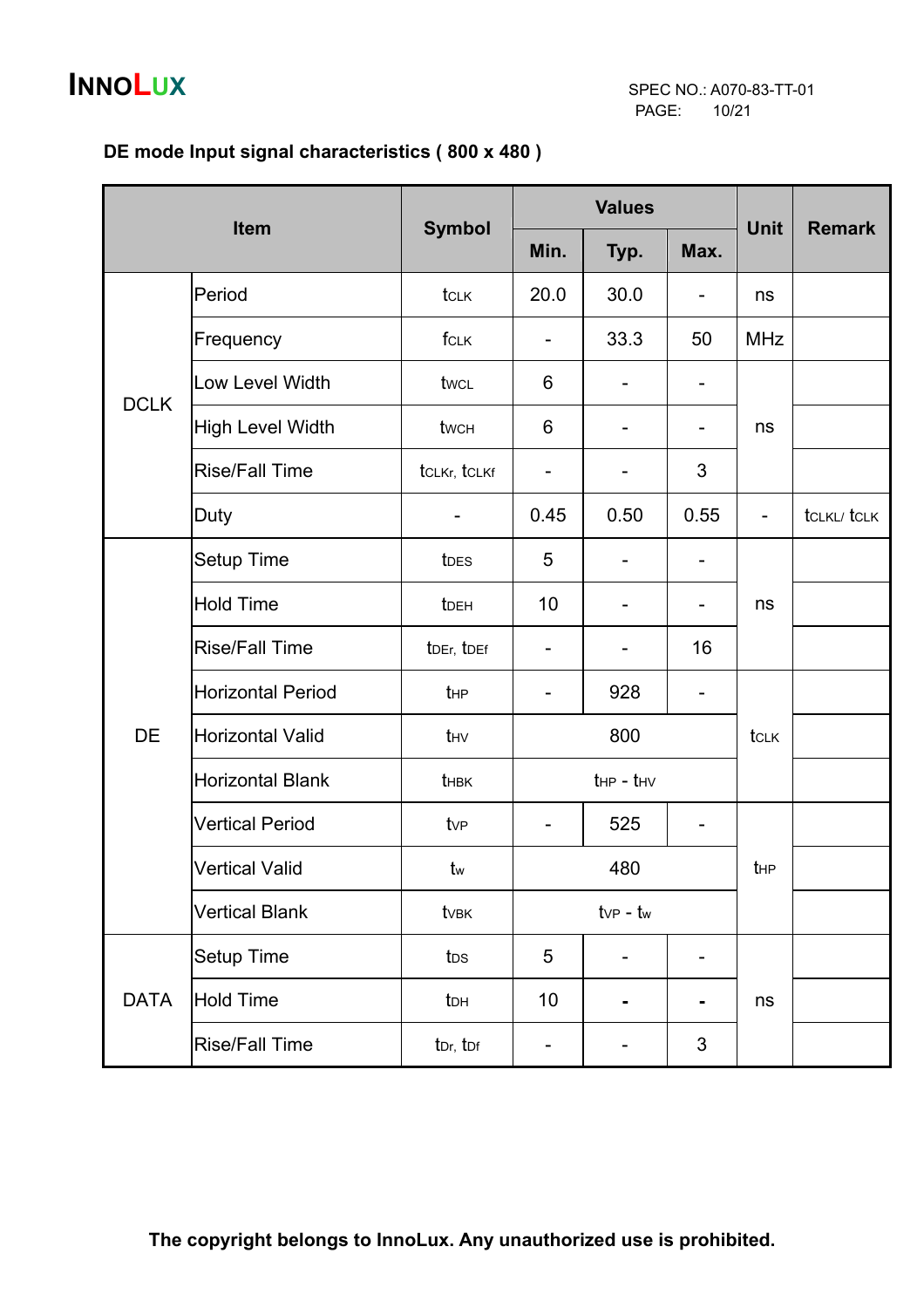**INNOLUX** SPEC NO.: A070-83-TT-01 PAGE:

#### **3.3.2. Timing Diagram**



### **Input Vertical Timing**



**Input Horizontal Timing**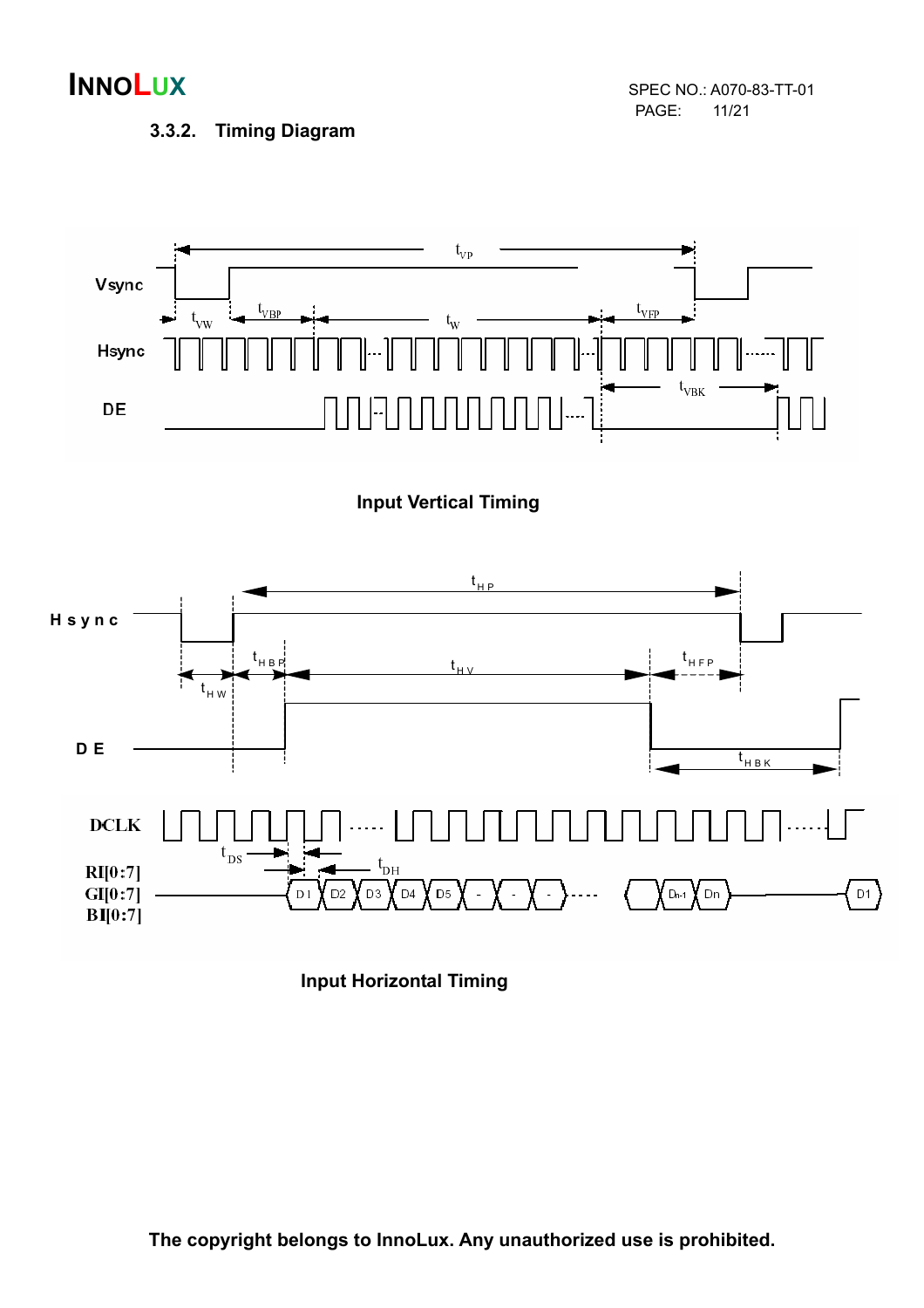

**DE and RGB Input Timing**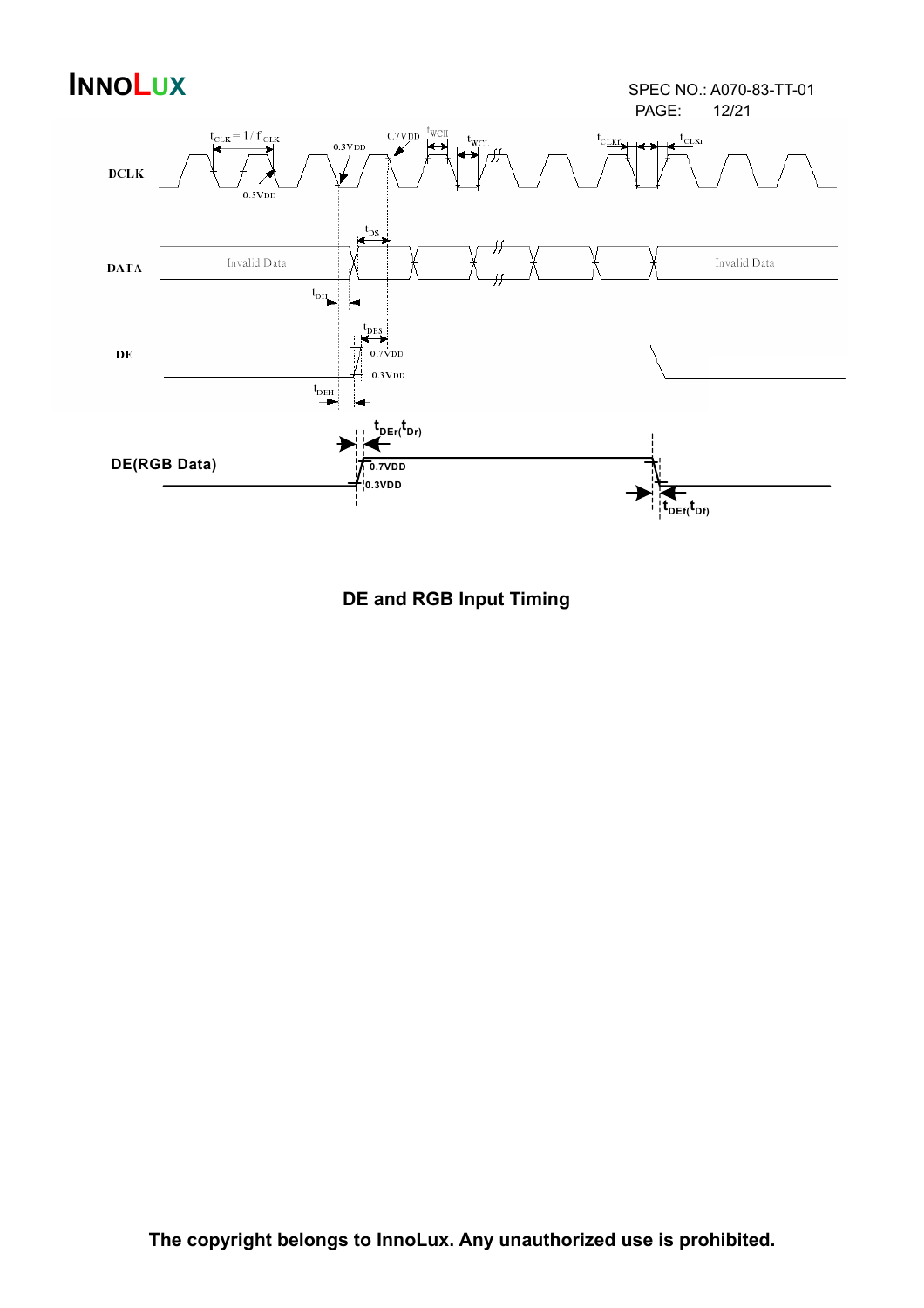# **4. Optical Specifications**

| Item                    | <b>Symbol</b>         | <b>Condition</b>                       |                              | <b>Values</b> |                              | <b>Unit</b>       | <b>Remark</b>    |  |
|-------------------------|-----------------------|----------------------------------------|------------------------------|---------------|------------------------------|-------------------|------------------|--|
|                         |                       |                                        | Min.                         | Typ.          | Max.                         |                   |                  |  |
|                         | $\theta_L$            | $\Phi$ =180°(9 o'clock)                | (60)                         | (70)          | -                            | degree            | Note 1           |  |
| Viewing angle           | $\theta_{\mathsf{R}}$ | $\Phi = 0^\circ (3 \text{ o'clock})$   | (60)                         | (70)          | $\overline{\phantom{0}}$     |                   |                  |  |
| $(CR \geq 10)$          | $\theta_T$            | $\Phi = 90^\circ (12 \text{ o'clock})$ | (40)                         | (50)          | -                            |                   |                  |  |
|                         | $\theta_B$            | $\Phi$ =270°(6 o'clock)                | (60)                         | (70)          | $\qquad \qquad \blacksquare$ |                   |                  |  |
| Response time           | $T_{ON}$              |                                        | $\qquad \qquad \blacksquare$ | (10)          | (20)                         | msec              | Note 3           |  |
|                         | $T_{\text{OFF}}$      |                                        |                              | (15)          | (30)                         | msec              | Note 3           |  |
| Contrast ratio          | <b>CR</b>             |                                        | (400)                        | (500)         | $\overline{a}$               | -                 | Note 4           |  |
|                         | $W_X$                 | Normal<br>$\theta = \Phi = 0^\circ$    | (0.26)                       | (0.31)        | (0.36)                       | $\qquad \qquad -$ | Note 2           |  |
| Color chromaticity      | $W_Y$                 |                                        | (0.28)                       | (0.33)        | (0.38)                       |                   | Note 5<br>Note 6 |  |
| Luminance               | L                     |                                        | (250)                        | (300)         | $\overline{\phantom{0}}$     |                   | Note 6           |  |
| Luminance<br>uniformity | Yυ                    |                                        | 70                           | 75            | $\qquad \qquad -$            | $\%$              | Note 7           |  |

Test Conditions:

1.  $V_{CC}$ =3.3V, I<sub>L</sub>=20mArms (Backlight current), the ambient temperature is 25°C.

2. The test systems refer to Note 2.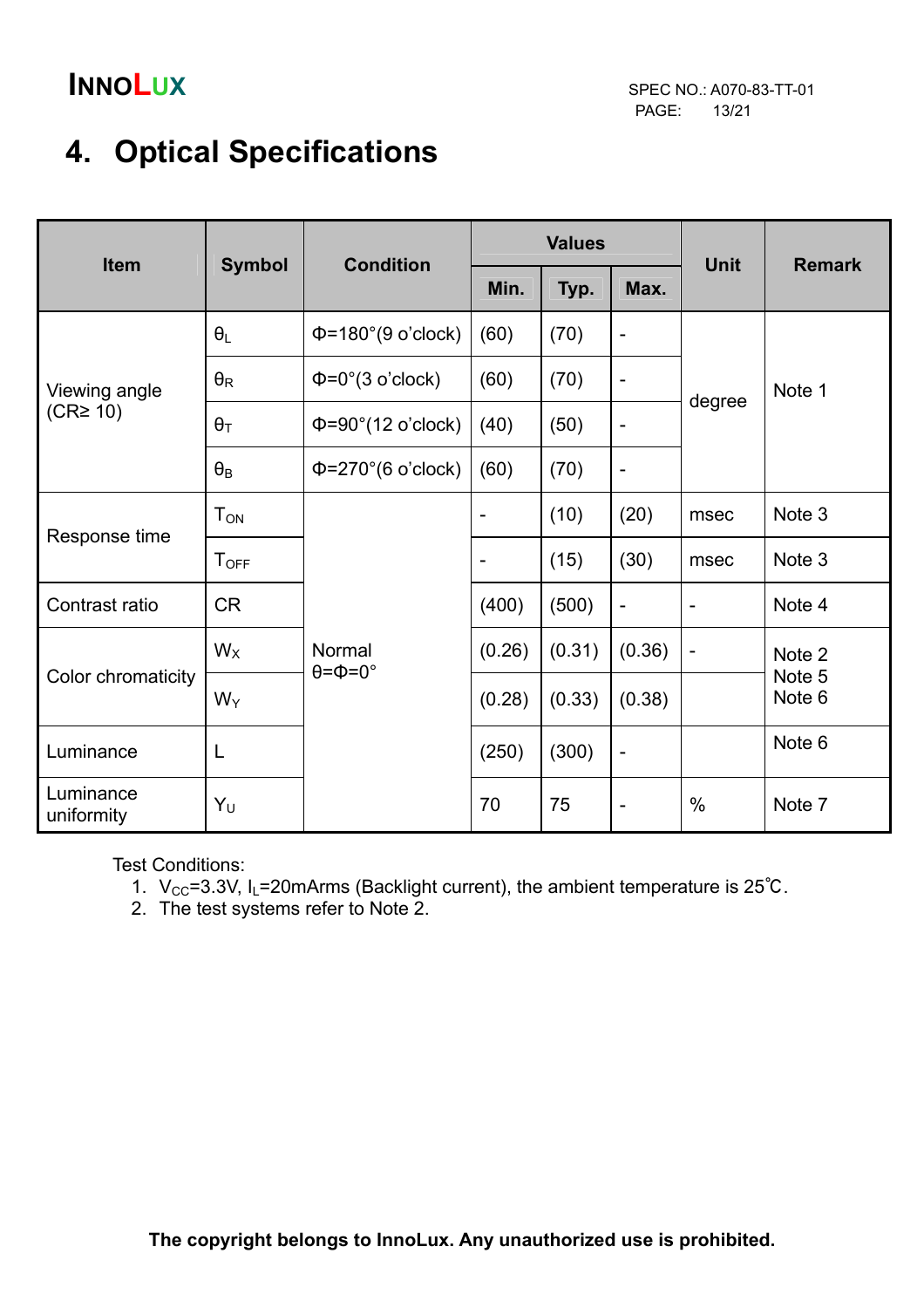Note 1: Definition of viewing angle range



Fig. 4-1 Definition of viewing angle

Note 2: Definition of optical measurement system.

 The optical characteristics should be measured in dark room. After 30 minutes operation, the optical properties are measured at the center point of the LCD screen. (Response time is measured by Photo detector TOPCON BM-7, other items are measured by BM-5A/Field of view: 1° /Height: 500mm.)



**The copyright belongs to InnoLux. Any unauthorized use is prohibited.**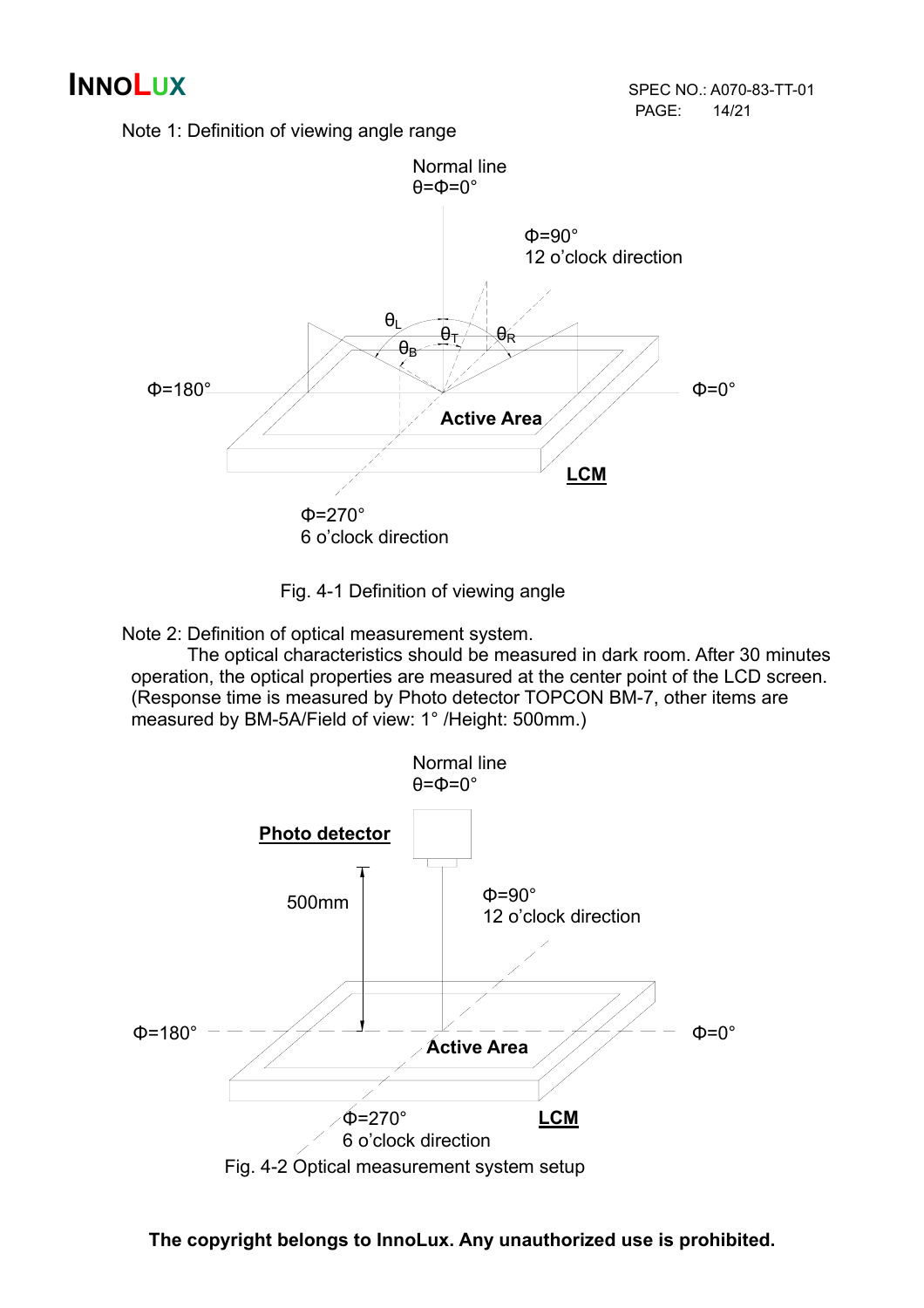Note 3: Definition of Response time

 The response time is defined as the LCD optical switching time interval between "White" state and "Black" state. Rise time  $(T_{ON})$  is the time between photo detector output intensity changed from 90% to 10%. And fall time  $(T<sub>OFF</sub>)$  is the time between photo detector output intensity changed from 10% to 90%.



Fig. 4-3 Definition of response time

Note 4: Definition of contrast ratio

 Luminance measured when LCD on the "Black" state Contrast ratio  $(CR) =$  Luminance measured when LCD on the "White" state

- Note 5: Definition of color chromaticity (CIE1931) Color coordinates measured at center point of LCD.
- Note 6: All input terminals LCD panel must be ground while measuring the center area of the panel.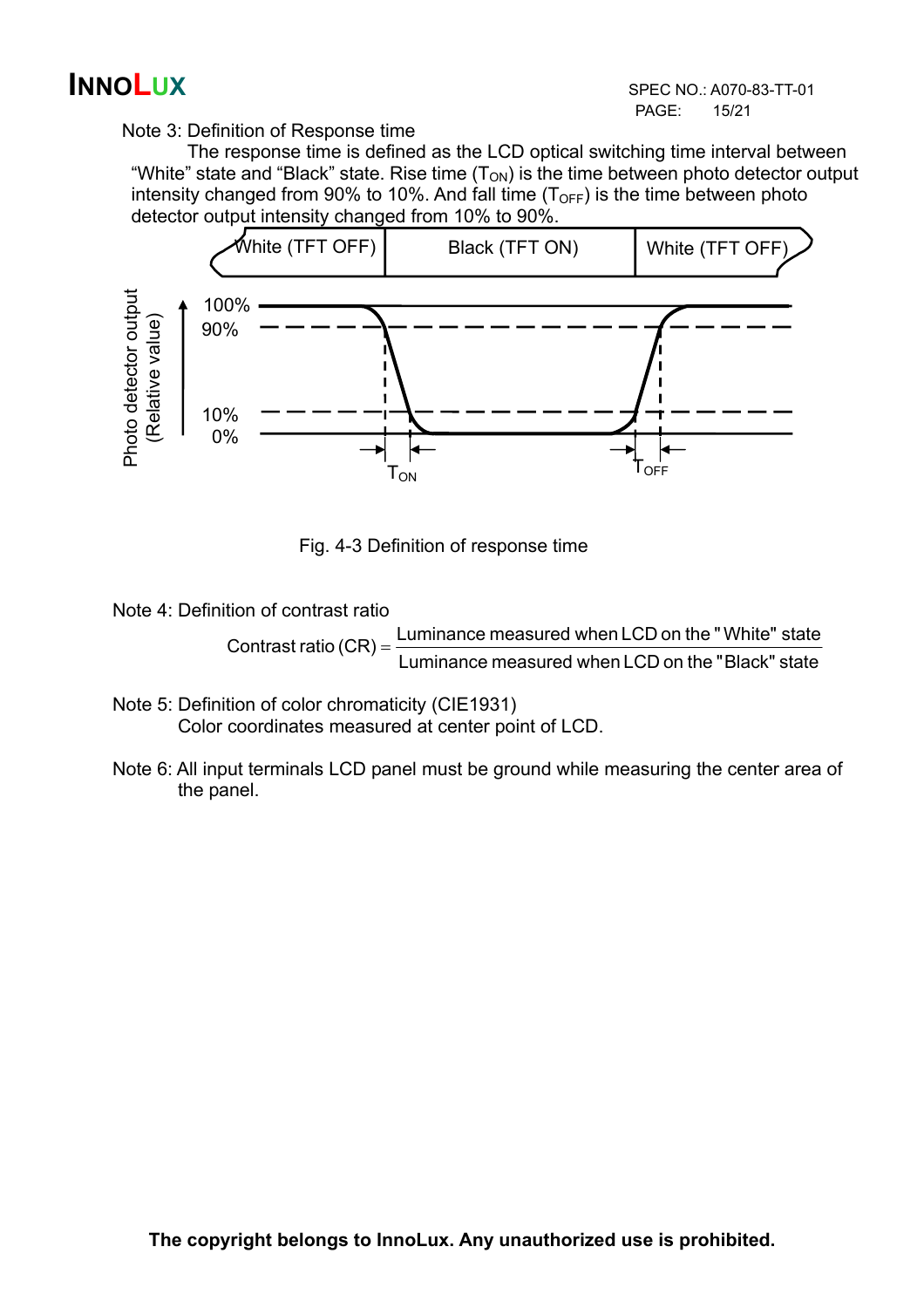

Note 7: Definition of Luminance Uniformity

Active area is divided into 9 measuring areas (Refer to Fig. 4-4 ).Every measuring point is placed at the center of each measuring area.



Fig. 4-4 Definition of measuring points

**B**<sub>max</sub>: The measured maximum luminance of all measurement position. **B<sub>min</sub>**: The measured minimum luminance of all measurement position.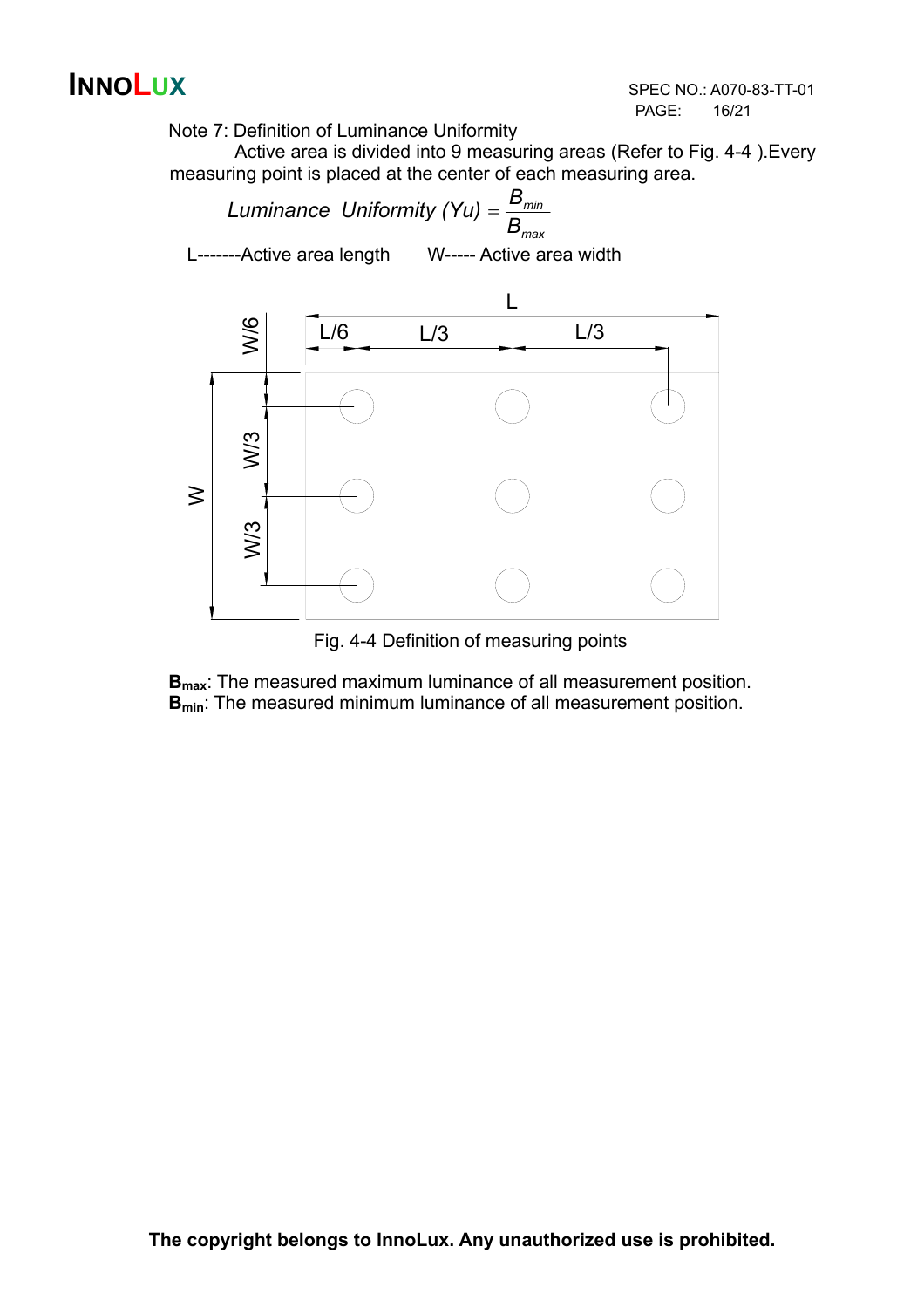# **5. Reliability Test Items**

| <b>Item</b>                                 | <b>Test Conditions</b>                                                                                                                        |         | <b>Remark</b> |
|---------------------------------------------|-----------------------------------------------------------------------------------------------------------------------------------------------|---------|---------------|
| <b>High Temperature Storage</b>             | $Ta = (80)$ °C                                                                                                                                | 240 hrs | Note 1        |
| Low Temperature Storage                     | Ta = $(-30)$ °C                                                                                                                               | 240hrs  | Note 1        |
| <b>High Temperature Operation</b>           | $Ts = (70)$ °C                                                                                                                                | 240hrs  | Note 2        |
| Low Temperature Operation                   | Ta = $(-20)$ °C                                                                                                                               | 240hrs  | Note 1        |
| Operate at High Temperature<br>and Humidity | +40°C, 90%RH max.                                                                                                                             | 240 hrs |               |
| <b>Thermal Shock</b>                        | $(-30)^{\circ}C/30$ min ~ $(+80)^{\circ}C/30$ min for a total<br>100 cycles, Start with cold temperature and<br>end with high temperature.    |         |               |
| <b>Vibration Test</b>                       | Frequency range: 10~55Hz<br>Stroke: 1.5mm<br>Sweep:10Hz~55Hz~10Hz<br>2 hours for each direction of X. Y. Z.<br>(6 hours for total)            |         |               |
| <b>Mechanical Shock</b>                     | 100G 6ms, ±X, ±Y, ±Z 3 times for each<br>direction                                                                                            |         |               |
| <b>Package Vibration Test</b>               | Random Vibration:<br>0.015G*G/Hz from 5-200HZ, -6dB/Octave<br>from 200-500HZ<br>2 hours for each direction of X. Y. Z.<br>(6 hours for total) |         |               |
| Package Drop Test                           | Height:60 cm<br>1 corner, 3 edges, 6 surfaces                                                                                                 |         |               |
| Electro Static Discharge                    | $\pm$ 2KV, Human Body Mode, 100pF/1500 $\Omega$                                                                                               |         |               |

Note 1: Ta is the ambient temperature of samples.

- Note 2: Ts is the temperature of panel's surface.
- Note 3: In the standard condition, there shall be no practical problem that may affect the display function. After the reliability test, the product only guarantees operation, but doesn't guarantee all the cosmetic specification.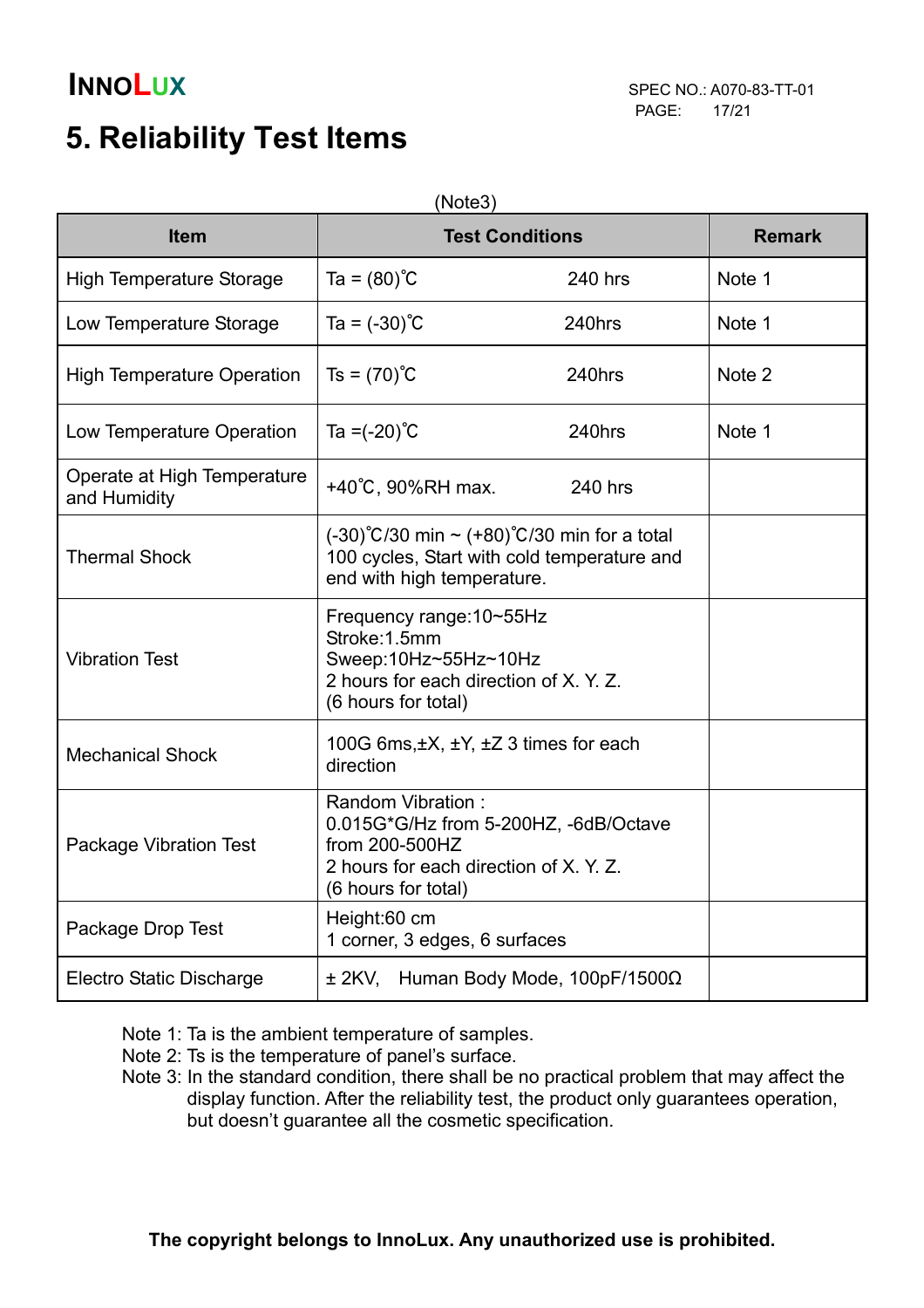# **6. General Precautions**

## **6.1. Safety**

Liquid crystal is poisonous. Do not put it in your mouth. If liquid crystal touches your skin or clothes, wash it off immediately by using soap and water.

## **6.2. Handling**

1. The LCD panel is plate glass. Do not subject the panel to mechanical shock or to excessive force on its surface.

2. The polarizer attached to the display is easily damaged. Please handle it carefully to avoid scratch or other damages.

3. To avoid contamination on the display surface, do not touch the module surface with bare hands.

4. Keep a space so that the LCD panels do not touch other components.

5. Put cover board such as acrylic board on the surface of LCD panel to protect panel from damages.

6. Transparent electrodes may be disconnected if you use the LCD panel under environmental conditions where the condensation of dew occurs.

7. Do not leave module in direct sunlight to avoid malfunction of the ICs.

### **6.3. Static Electricity**

1. Be sure to ground module before turning on power or operating module.

2. Do not apply voltage which exceeds the absolute maximum rating value.

## **6.4. Storage**

1. Store the module in a dark room where must keep at 25±10℃ and 65%RH or less.

2. Do not store the module in surroundings containing organic solvent or corrosive

gas.

3. Store the module in an anti-electrostatic container or bag.

## **6.5. Cleaning**

- 1. Do not wipe the polarizer with dry cloth. It might cause scratch.
- 2. Only use a soft sloth with IPA to wipe the polarizer, other chemicals might permanent damage to the polarizer.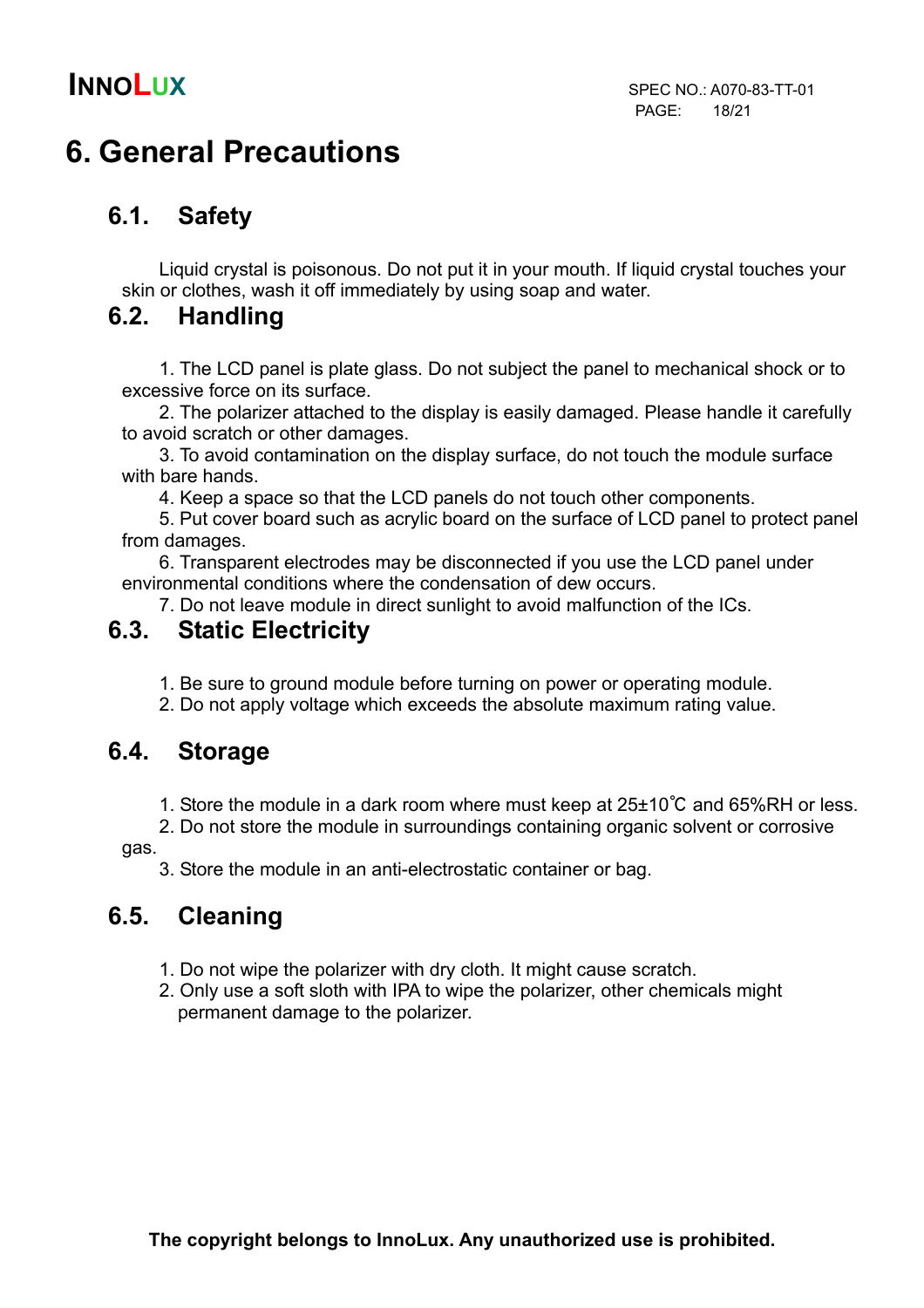**INNOLUX** SPEC NO.: A070-83-TT-01 PAGE:

# **7. Mechanical Drawing**



**The copyright belongs to InnoLux. Any unauthorized use is prohibited.**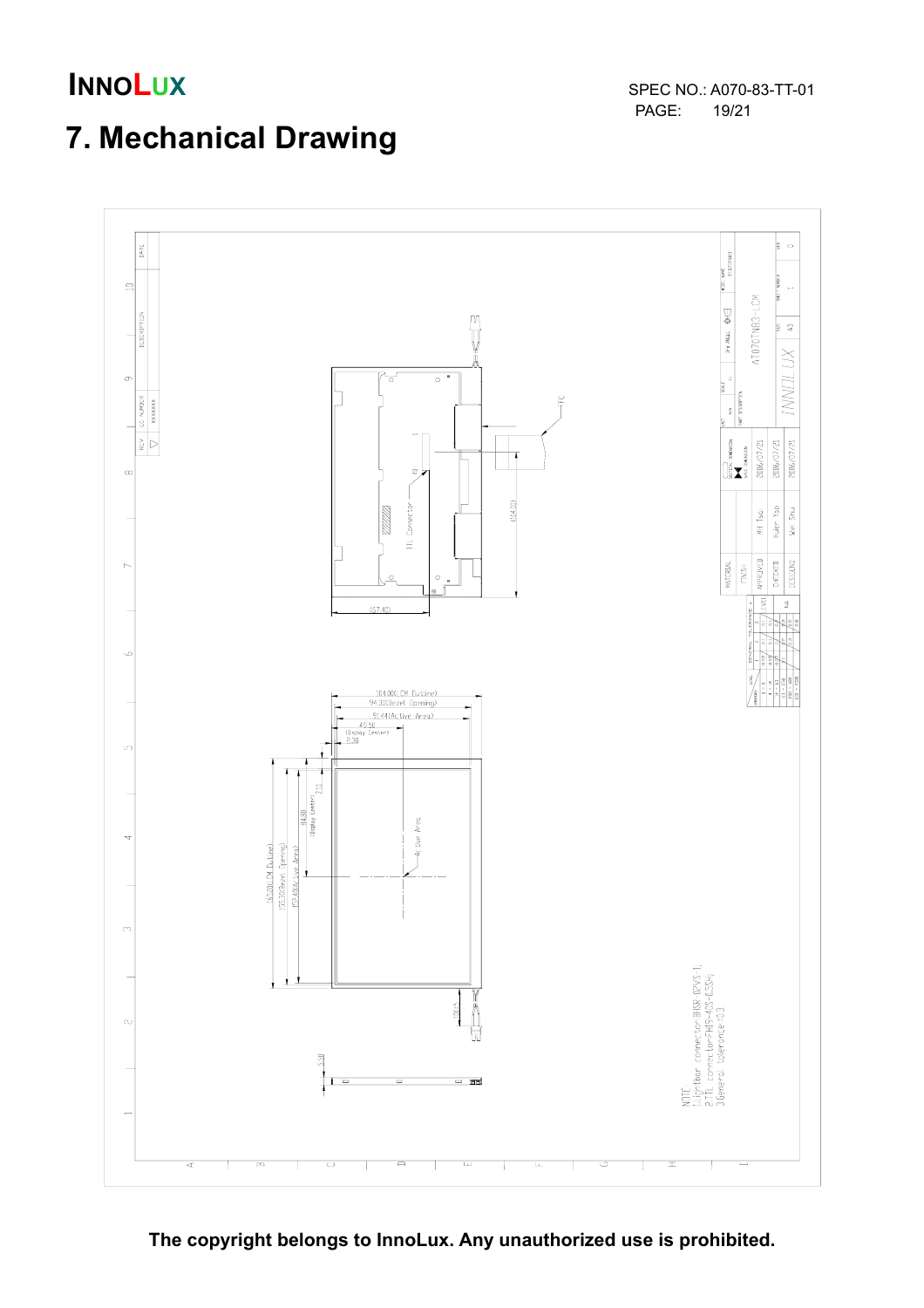# **8. Package Drawing**

## **8.1. Packaging Material Table**

| No.             | <b>Item</b>              | <b>Model</b><br>(Material)    | Dimensions(mm) | <b>Unit</b><br>Weight<br>(kg) | Quantity | <b>Remark</b> |  |
|-----------------|--------------------------|-------------------------------|----------------|-------------------------------|----------|---------------|--|
| 1               | <b>LCM</b><br>Module     | AT070TN83                     | 165X104X5.5    | <b>TBD</b>                    | 50pcs    |               |  |
| $\overline{2}$  | <b>Partition</b>         | <b>BC Corrugated</b><br>Paper | 512×349×226    | 1.466                         | 1 set    |               |  |
| 3               | Corrugated<br><b>Bar</b> | <b>B</b> Corrugated<br>Paper  | 512X11X3       | 0.046                         | 4 set    |               |  |
| $\overline{4}$  | Dust-Proof<br>Bag        | <b>PE</b>                     | 700X530        | 0.048                         | 1 pcs    |               |  |
| 5               | A/S Bag                  | <b>PE</b>                     | 180×160×0.05   | 0.002                         | 50 pcs   |               |  |
| $6\phantom{1}6$ | Carton                   | Corrugated<br>paper           | 530*355*255    | 1.100                         | 1 pcs    |               |  |
| $\overline{7}$  | Total weight             | TBD                           |                |                               |          |               |  |

## **8.2. Packaging Quantity**

Total LCM quantity in Carton: no. of Partition 2 Rows x quantity per Row  $25 = 50$